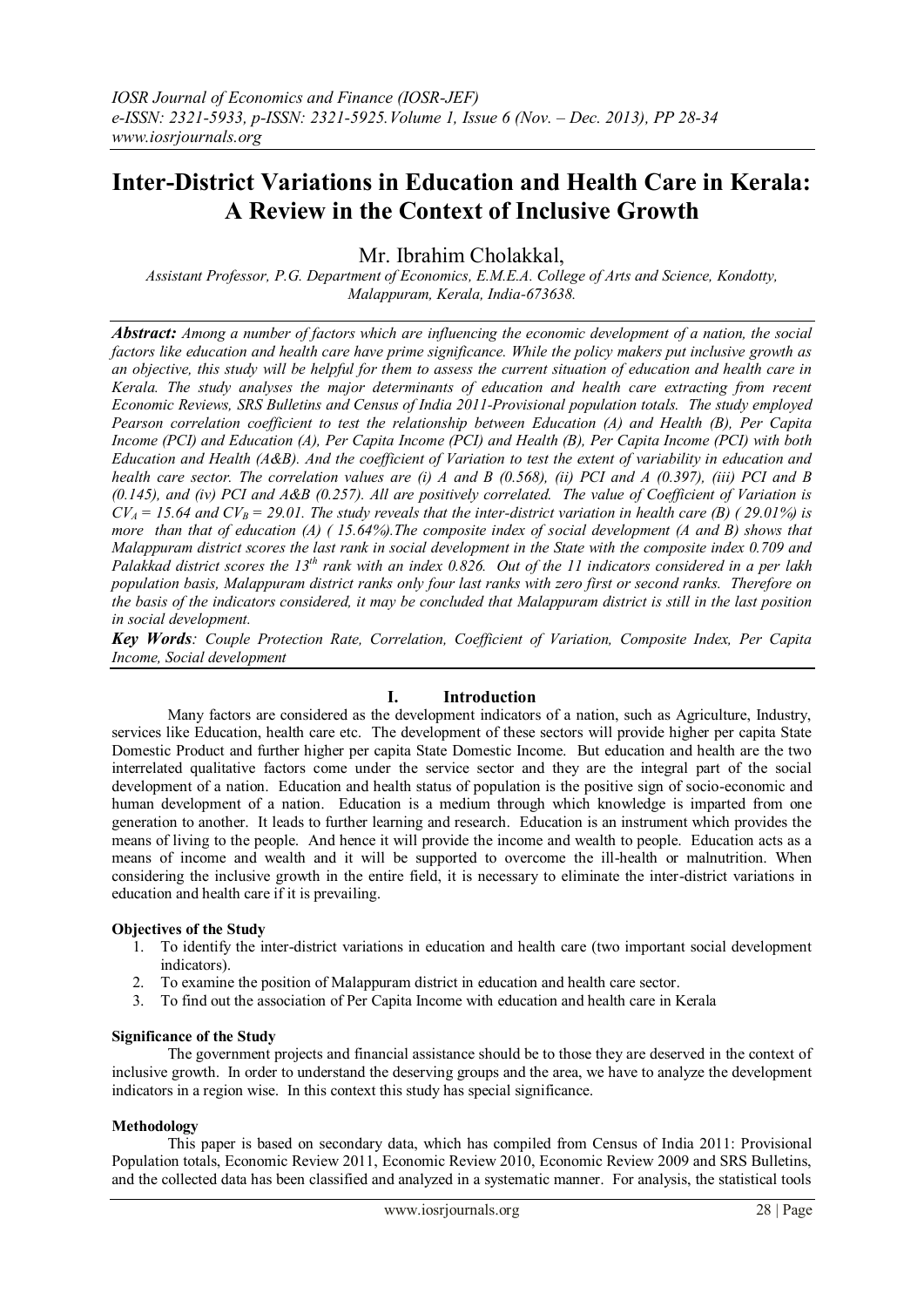like Ratios, percentages, Averages, Index Numbers, Standard Deviation, Co-efficient of Variation and Correlation are used

#### **II. Education**

 The role of education in economic growth and their inter-relationships are increasingly focused by public debates since the era of Plato. Investment in education leads to the formation of human capital, comparable to physical capital and social capital, and that makes a significant contribution to economic growth.

 The major contribution to the issue on the relationship between education and economic growth was first made by Adam Smith, followed by Marshall, Schultz, Bowman, Hicks and others.

S.C.Goel (1974) investigated the relationship between the level of educational and economic development in India during the period 1950-51 to 1970-71. His study shows that, there was very significant correlation between education and per capita income.

 The district wise population and per capita income data of Kerala is necessary for making a comparative study of education and health indicators out of per lakh population basis.

|                          | <b>THDEE</b> I, Ramming of Districts by Topulation size and I et Capita Income |                  |                            |                |
|--------------------------|--------------------------------------------------------------------------------|------------------|----------------------------|----------------|
| <b>Districts</b>         | Population                                                                     | Ranks in<br>2011 | Per Capita<br>Income $(O)$ | Ranks          |
| Thiruvananthapuram (TPM) | 33,07,284                                                                      | $\overline{c}$   | 57563                      | $\mathbf{3}$   |
| Kollam (KLM)             | 26,29,703                                                                      |                  | 48795                      | 11             |
| Pathanamthitta (PTA)     | 11,95,537                                                                      | 12               | 56994                      | 4              |
| Alapuzha(ALP)            | 21,21,943                                                                      | 9                | 53535                      | 6              |
| Kottavam(KTM)            | 19,79,384                                                                      | 10               | 61668                      | $\mathfrak{D}$ |
| Idukki(IDK)              | 11,07,453                                                                      | 13               | 51367                      |                |
| Eranakulam(EKM)          | 32,79,860                                                                      | 3                | 79553                      |                |
| Thrissur(TSR)            | 31,10,327                                                                      | 4                | 56087                      | 5              |
| Palakkad(PKD)            | 28,10,892                                                                      | 6                | 49825                      | 10             |
| Malappuram(MPM)          | 41,10,956                                                                      |                  | 33783                      | 14             |
| Kozhikkode(KKD)          | 30,89,543                                                                      | 5                | 50389                      | 9              |
| Wayanad(WYD)             | 8,16,558                                                                       | 14               | 38341                      | 13             |
| Kannur(KNR)              | 25, 25, 637                                                                    | 8                | 50623                      | 8              |
| Kasaragod(KSD)           | 13,02,600                                                                      | 11               | 44588                      | 12             |
| State                    | 3,33,87,677                                                                    |                  | 52984                      |                |

**TABLE 1: Ranking of Districts by Population size and Per Capita Income**

Source: Census of India 2011 provisional population Totals, Economic Review 2010 (Q:Quick) Note: Per Capita Income data are District-wise Per Capita Income at constant (1999-2000) Prices

 Education improves the earning capacity of people providing wider occupation and choice and encourages healthy habits. Better health further provides better education. Therefore education and health are considered as the two sides of coin. The important education indicators used in the study are 1. Literacy rate, 2. Couple Protection rate, 3. Distribution of Schools per lakh population, 4. Number of Arts and Science Colleges per lakh population.

TABLE 2: **Ranking of Districts by Literacy Rate and Couple Protection Rate**

| <b>Districts</b> | Literacy rate | Index1 | Rank           | Couple     | Index 2 | Rank           |
|------------------|---------------|--------|----------------|------------|---------|----------------|
|                  | (Persons)     |        |                | protection |         |                |
|                  |               |        |                | rate       |         |                |
| <b>TPM</b>       | 92.66         | 0.986  | 10             | 42.26      | 0.9401  | 10             |
| <b>KLM</b>       | 93.77         | 0.998  | 8              | 39.97      | 0.8892  | 11             |
| <b>PTA</b>       | 96.93         | 1.032  |                | 43.43      | 0.9661  | 8              |
| ALP              | 96.26         | 1.025  | 3              | 38.67      | 0.8602  | 13             |
| <b>KTM</b>       | 96.40         | 1.026  | $\overline{2}$ | 57.09      | 1.2700  | $\overline{c}$ |
| <b>IDK</b>       | 92.20         | 0.981  | 11             | 61.54      | 1.3690  |                |
| <b>EKM</b>       | 95.68         | 1.018  | $\overline{4}$ | 51.19      | 1.1388  | 5              |
| <b>TSR</b>       | 95.32         | 1.015  | 6              | 51.04      | 1.1354  | 6              |
| <b>PKD</b>       | 88.49         | 0.942  | 14             | 56.37      | 1.2540  | $\overline{4}$ |
| <b>MPM</b>       | 93.55         | 0.996  | 9              | 31.13      | 0.6925  | 14             |
| <b>KKD</b>       | 95.24         | 1.014  | 7              | 39.24      | 0.8729  | 12             |
| <b>WYD</b>       | 89.32         | 0.951  | 13             | 56.52      | 1.2573  | 3              |
| <b>KNR</b>       | 95.41         | 1.016  | 5              | 45.08      | 1.0028  | 7              |
| <b>KSD</b>       | 89.85         | 0.956  | 12             | 42.46      | 0.9446  | 9              |
| Kerala           | 93.91         |        | ---            | 44.95      |         | $- - -$        |

Source: Computed from Census of India 2011: Provisional Population Totals and Economic Review 2010

In the literacy rate, Pathanamthitta district has the first rank while it has the  $4<sup>th</sup>$  rank in Per capita income. Eranakulam District is the first rank holder in Per capita income has the 4th rank in Literacy rate.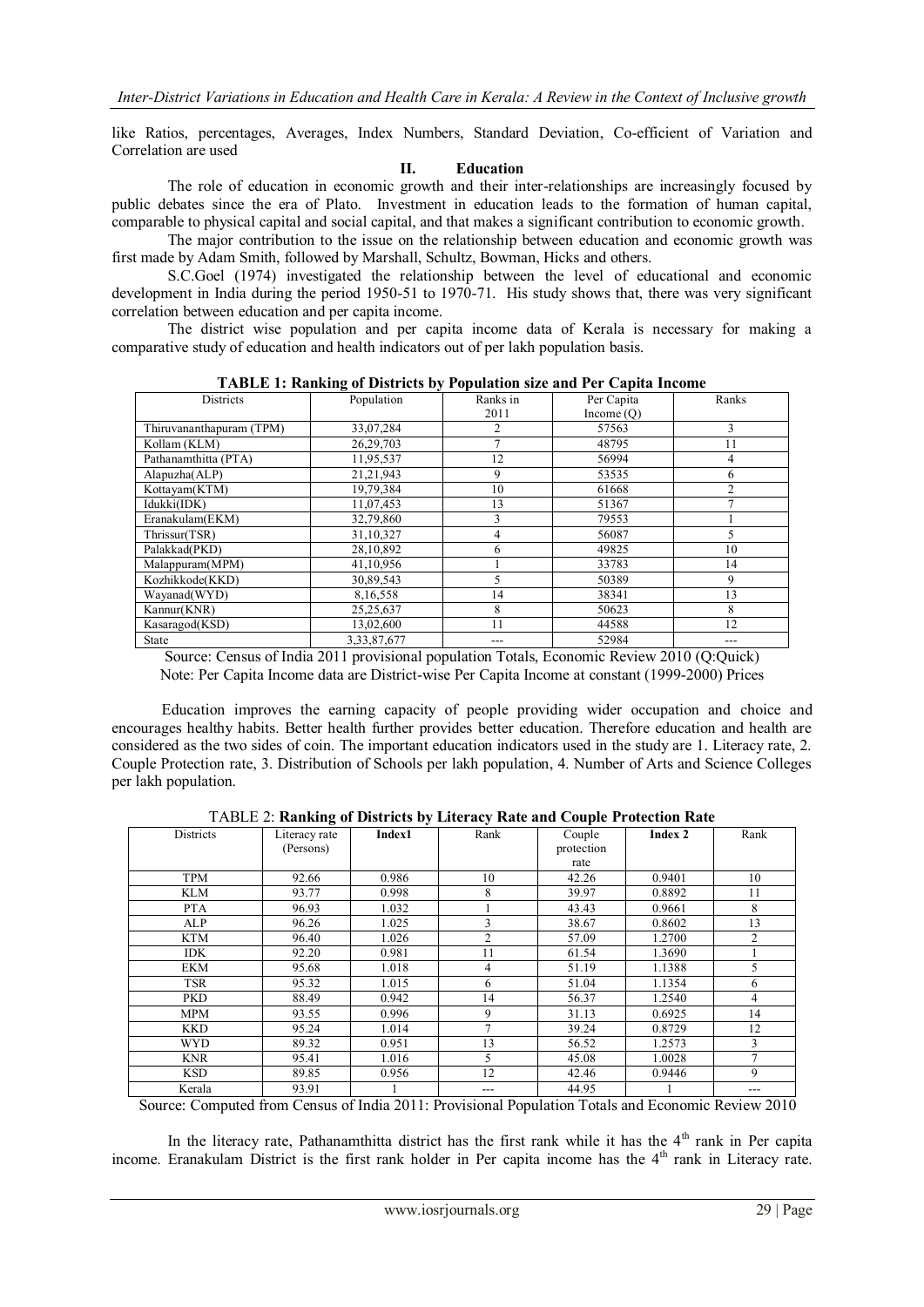Malappuram district has got 9<sup>th</sup> rank in literacy rate while it has last rank in per capita income. Palakkad district is in the  $14<sup>th</sup>$  rank in literacy rate while it has  $10<sup>th</sup>$  rank in Per capita income.

 Couple Protection rate may be considered as the result of better education. At the same time it is a good health habit. The awareness of people about the family planning methods are more in those they are more educated. Therefore, higher the couple protection rate means higher the level of education and it will be supported for further economic development.

In Couple Protection rate Idukky district has the first rank with  $7<sup>th</sup>$  rank in Per capita Income. Kottayam and Wayand districts have got second and third ranks respectively. Malappuram district is in the 14<sup>th</sup> rank both in per capita income and couple protection rate.

 An inclusive and balanced distribution of schools is necessary for the balanced development in the field of education. District wise distribution of schools per lakh of population indicates the existence of inter district variations in the access of school education.

|            | $\alpha$ $(A)$ per takin of Population |        |                |                             |        |                |  |
|------------|----------------------------------------|--------|----------------|-----------------------------|--------|----------------|--|
| Districts  | Total schools/lakh<br>population       | Index3 | Rank           | Colleges/lakh<br>population | Index4 | Rank           |  |
|            |                                        |        |                |                             |        |                |  |
| <b>TPM</b> | 29.96                                  | 0.79   | 14             | 0.60                        | 1.05   | 8              |  |
| <b>KLM</b> | 35.65                                  | 0.94   | 10             | 0.50                        | 0.87   | 9              |  |
| <b>PTA</b> | 61.58                                  | 1.62   |                | 0.81                        | 1.42   | $\overline{c}$ |  |
| ALP        | 36.33                                  | 0.96   | 8              | 0.61                        | 1.07   | 7              |  |
| <b>KTM</b> | 47.90                                  | 1.26   | 3              | 1.15                        | 2.01   |                |  |
| <b>IDK</b> | 43.18                                  | 1.14   | 4              | 0.72                        | 1.26   | 4              |  |
| <b>EKM</b> | 31.59                                  | 0.83   | 13             | 0.65                        | 1.14   | 5              |  |
| <b>TSR</b> | 32.50                                  | 0.86   | 12             | 0.64                        | 1.12   | 6              |  |
| <b>PKD</b> | 33.10                                  | 0.87   | 11             | 0.46                        | 0.80   | 10             |  |
| <b>MPM</b> | 35.90                                  | 0.95   | 9              | 0.26                        | 0.45   | 14             |  |
| <b>KKD</b> | 41.20                                  | 1.08   | 6              | 0.45                        | 0.78   | 11             |  |
| <b>WYD</b> | 36.50                                  | 0.97   | 7              | 0.75                        | 1.31   | 3              |  |
| <b>KNR</b> | 51.72                                  | 1.36   | $\overline{2}$ | 0.44                        | 0.77   | 12             |  |
| <b>KSD</b> | 42.55                                  | 1.12   | 5              | 0.38                        | 0.66   | 13             |  |
| Kerala     | 37.87                                  |        | --             | 0.57                        |        | $- -$          |  |

TABLE 3: **Ranking of districts by Number of Schools (G+PA+PUA) and Arts and Science Colleges (G &PA) per lakh of Population**

Source: Computed from Economic Review 2011

Note: G=Government, PA=Private aided, PUA=Private unaided

 The index of number of schools per lakh of population indicates that Pathanamthitta district has got the first rank whereas Malappuram district bags the 9<sup>th</sup> rank and Thiruvananthapuram district has got the  $14<sup>th</sup>$  rank with an index 0.79.

 The number of Arts and Science Colleges is an indicator of the development in the higher education sector. While speaking the inclusive and balanced development in the field of higher education, the number of government and government aided arts and science colleges may be considered as a criterion. The index shows that there are higher inter-district variations in the access of arts and science colleges in government and government aided sector.

 In the provision of Arts and Science colleges in Government and Private Aided sector, Kottayam district has 1.51 arts and science colleges per lakh population and bags the first rank. Malappuram district has only 0.26 colleges per lakh population and bags the last rank.

# **III. Health Care**

 Health care indicators represent the development of medical care infrastructure in the public and private sector. But here only the public health care indicators are considered for analyzing the inter-district variations. The important health care indicators used in these analyses are

 1. Number of Hospitals per lakh population. 2. Number of Hospital beds per lakh population. 3. Number of Ayurveda and Homeo Hospitals per lakh population. 4. Number of hospital beds (Ayurveda and Homeo) per lakh population and 5. Number of Water Supply schemes per lakh population.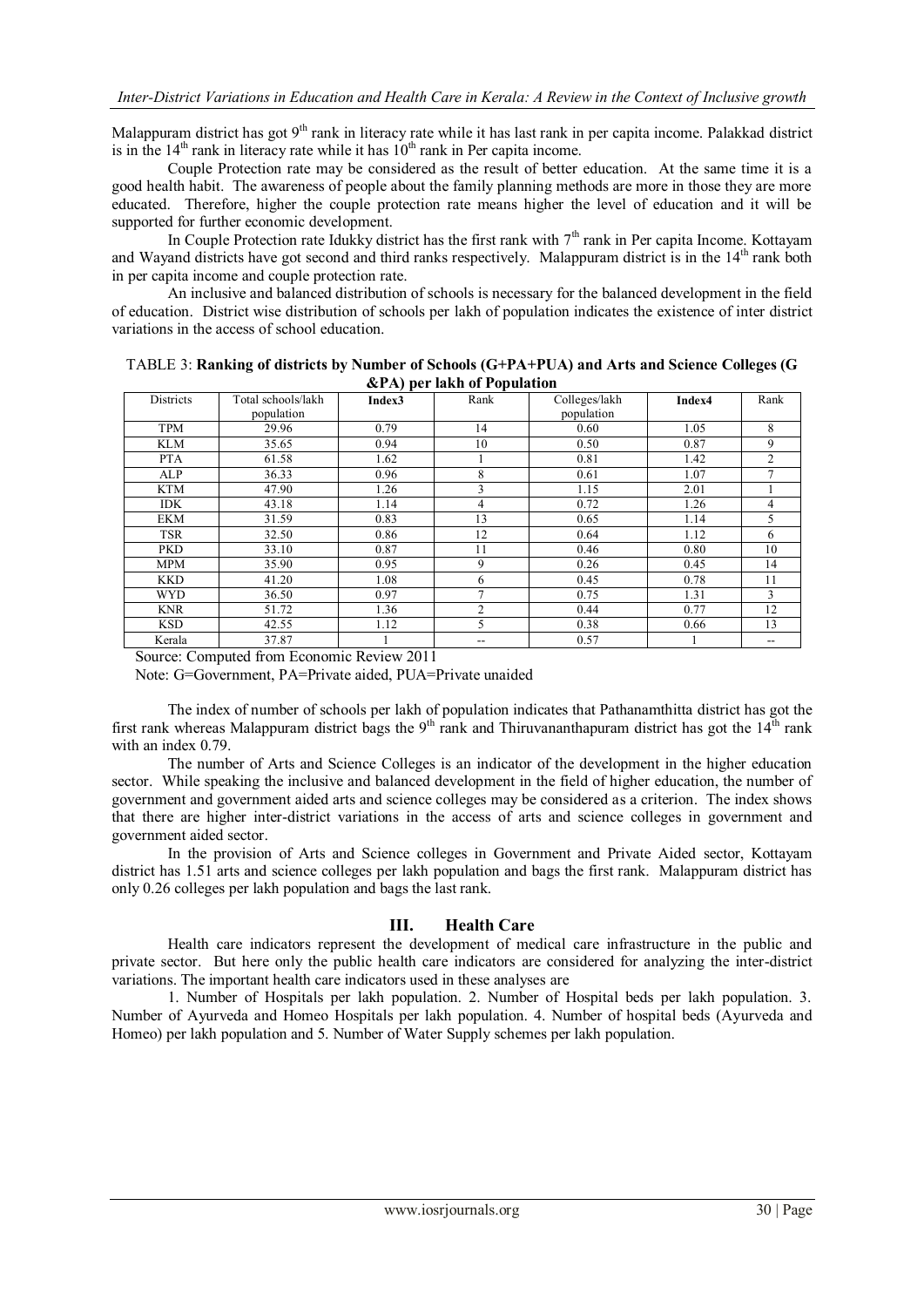| <b>Districts</b> | Hospitals/lakh | Index1 | Rank                     | Hospital   | Index 2 | Rank                                  |
|------------------|----------------|--------|--------------------------|------------|---------|---------------------------------------|
|                  | population     |        |                          | beds/lakh  |         |                                       |
|                  |                |        |                          | population |         |                                       |
| <b>TPM</b>       | 3.48           | 0.92   | 10                       | 147.06     | 1.32    | 3                                     |
| <b>KLM</b>       | 3.26           | 0.86   | 12                       | 89.30      | 0.80    | 11                                    |
| <b>PTA</b>       | 5.37           | 1.43   | 2                        | 162.51     | 1.46    |                                       |
| ALP              | 4.09           | 1.09   | $\tau$                   | 154.90     | 1.39    | $\mathfrak{D}$                        |
| <b>KTM</b>       | 4.26           | 1.13   | 5                        | 127.53     | 1.15    | $\mathcal{I}$                         |
| <b>IDK</b>       | 5.63           | 1.50   |                          | 113.18     | 1.02    | 8                                     |
| <b>EKM</b>       | 3.59           | 0.95   | 9                        | 138.82     | 1.25    | 5                                     |
| <b>TSR</b>       | 3.80           | 0.90   | 11                       | 145.77     | 1.31    | 4                                     |
| <b>PKD</b>       | 4.00           | 1.06   | 8                        | 84.82      | 0.764   | 12                                    |
| <b>MPM</b>       | 2.92           | 0.77   | 14                       | 90.36      | 0.81    | 10                                    |
| <b>KKD</b>       | 2.98           | 0.79   | 13                       | 55.81      | 0.50    | 14                                    |
| <b>WYD</b>       | 5.25           | 1.40   | 3                        | 136.76     | 1.23    | 6                                     |
| <b>KNR</b>       | 4.2            | 1.12   | 6                        | 111.68     | 1.007   | 9                                     |
| <b>KSD</b>       | 4.38           | 1.16   | 4                        | 84.53      | 0.762   | 13                                    |
| Kerala           | 3.75           |        | $\overline{\phantom{m}}$ | 110.88     |         | $\hspace{0.05cm}$ – $\hspace{0.05cm}$ |

TABLE 4: **Ranking of Districts by Number of Allopathy Hospitals (GH, DH, PHC, CHC, SH, TBC &TH) and Hospital beds**

Source: Computed from Economic Review 2010

 Note: GH=Govt. Hospitals, DH=District Hospitals, PHC=Primary Health Centres, CHC= Community Health Centres, SH=Speciality Hospitals, TBC= TB Centres, TH=Taluk Hospitals.

The ranking of districts on the basis of the index of number of hospitals per lakh of population including (GH, DH, PHC, SH, TBC and TH) shows that Malappuram district has the  $14<sup>th</sup>$  rank with an index 0.77 against the first, second and the third ranks with an index 1.5 for Idukky district, 1.43 for Pathanamthitta district and 1.4 for Wayanad district respectively.

 Ranking of districts in number of Allopathy hospital beds per lakh population, Kozhikkode district has the  $14<sup>th</sup>$  rank with an index 0.50. Malappuram district bags the  $10<sup>th</sup>$  rank with an index 0.81. Pathanamthitta and Alapuzha districts have got the  $1<sup>st</sup>$  and  $2<sup>nd</sup>$  rank with the index 1.46 and 1.39 respectively.

| <b>Districts</b> | Homeo Hospitals/ | Index3   | Rank           | Ayurveda Hospitals/lakh | Index4 | Rank           |
|------------------|------------------|----------|----------------|-------------------------|--------|----------------|
|                  | lakh population  |          |                | population              |        |                |
| <b>TPM</b>       | 0.121            | 1.36     | 5.             | 0.42                    | 1.2    | 4              |
| KLM              | 0.114            | 1.28     | 6              | 0.34                    | 0.97   | 9              |
| <b>PTA</b>       | $\Omega$         | $\Omega$ | 14             | 0.41                    | 1.17   | 5              |
| ALP              | 0.141            | 1.58     | 4              | 0.47                    | 1.34   | $\overline{2}$ |
| <b>KTM</b>       | 0.151            | 1.70     | $\mathcal{F}$  | 0.45                    | 1.28   | 3              |
| <b>IDK</b>       | 0.180            | 2.02     | $\mathfrak{D}$ | 0.27                    | 0.77   | 10             |
| EKM              | 0.091            | 1.02     | 9              | 0.40                    | 1.14   | 6              |
| <b>TSR</b>       | 0.032            | 0.36     | 13             | 0.51                    | 1.46   |                |
| <b>PKD</b>       | 0.035            | 0.39     | 12             | 0.21                    | 0.6    | 14             |
| <b>MPM</b>       | 0.048            | 0.54     | 10             | 0.26                    | 0.74   | 11             |
| <b>KKD</b>       | 0.097            | 1.09     | 8              | 0.23                    | 0.66   | 13             |
| <b>WYD</b>       | 0.122            | 1.26     | ⇁              | 0.36                    | 1.02   | 8              |
| <b>KNR</b>       | 0.039            | 0.43     | 11             | 0.24                    | 0.68   | 12             |
| <b>KSD</b>       | 0.23             | 2.58     |                | 0.38                    | 1.08   | $\mathcal{I}$  |
| Kerala           | 0.089            |          |                | 0.35                    |        |                |

TABLE 5: **Ranking of districts by number of Homeo and Ayurveda Hospitals**

Source: Computed from Economic Review 2011 and 2010

The district wise distribution of number of Homeopathy Hospitals per lakh population shows that Pathanamthitta district has no Homeopathy Hospital and therefore it has the  $14<sup>th</sup>$  rank with an index zero. Malappuram district has 10<sup>th</sup> rank with an index 0.54 while Kasaragod and Idukky districts have got 1<sup>st</sup> and 2<sup>nd</sup> ranks with the index 2.58 and 2.02 respectively.

 In the case of number of Ayurveda Hospitals per lakh population shows that Malappuram district has 11th rank with an index 0.74. Thrissur district is in the first rank with an index1.46 and Alapuzha district is in the second rank with an index 1.34.

 The district wise analysis of number of hospital beds per lakh population under Homeopathy hospitals shows that Pathanamthitta district is in the  $14<sup>th</sup>$  rank due to lack of homeopathy hospitals. Malappuram district has  $10<sup>th</sup>$  rank in providing hospital beds under homeopathy medical system with an index 0.44. Kottayam and Kasaragod bag first and second ranks respectively.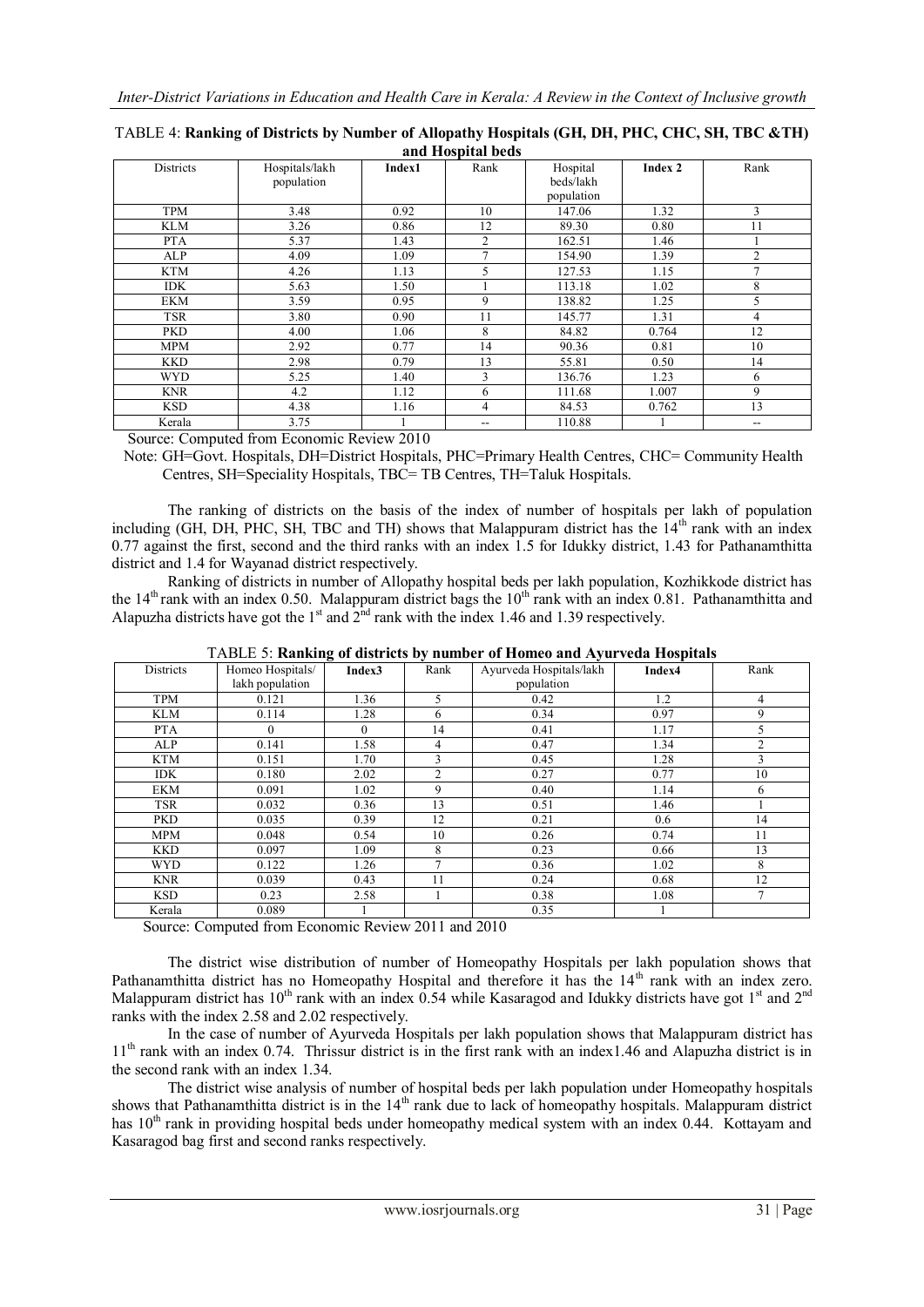| TADLE 0. Kanking of gistricts by humber of Hospital begs (Homeo & Ayul vega) |                      |          |           |                      |                    |                |
|------------------------------------------------------------------------------|----------------------|----------|-----------|----------------------|--------------------|----------------|
| <b>Districts</b>                                                             | Beds/Lakh Population | Index5   | Rank      | Beds/lakh population | Index <sub>6</sub> | Rank           |
|                                                                              | (Homeo)              |          |           | (Ayurveda)           |                    |                |
| <b>TPM</b>                                                                   | 5.59                 | 2.055    | 3         | 8.62                 | 1.04               | 5              |
| <b>KLM</b>                                                                   | 2.85                 | 1.05     |           | 7.22                 | 0.87               | 11             |
| <b>PTA</b>                                                                   | 0                    | $\theta$ | 14        | 12.55                | 1.51               | 3              |
| ALP                                                                          | 3.53                 | 1.29     | 5         | 8.48                 | 1.02               | 8              |
| KTM                                                                          | 7.58                 | 3.34     |           | 8.08                 | 0.97               | 9              |
| <b>IDK</b>                                                                   | 4.52                 | 1.66     | 4         | 14.45                | 1.74               | $\mathfrak{D}$ |
| EKM                                                                          | 2.28                 | 0.83     | 9         | 8.53                 | 1.03               |                |
| <b>TSR</b>                                                                   | 0.80                 | 0.29     | 13        | 9.42                 | 1.14               | 4              |
| <b>PKD</b>                                                                   | 0.89                 | 0.33     | 12        | 5.33                 | 0.64               | 14             |
| <b>MPM</b>                                                                   | 1.2                  | 0.44     | 10        | 5.35                 | 0.65               | 13             |
| <b>KKD</b>                                                                   | 2.42                 | 0.89     | 8         | 6.79                 | 0.82               | 12             |
| <b>WYD</b>                                                                   | 3.06                 | 1.12     | 6         | 20.8                 | 2.51               |                |
| <b>KNR</b>                                                                   | 0.99                 | 0.36     | 11        | 8.55                 | 1.033              | 6              |
| <b>KSD</b>                                                                   | 5.76                 | 2.12     | 2         | 7.68                 | 0.92               | 10             |
| Kerala<br>-                                                                  | 2.72<br>$\sim$       | . .      | ----<br>. | 8.27                 |                    |                |

TABLE 6: **Ranking of districts by number of Hospital beds (Homeo & Ayurveda)**

Source: Computed from Economic Review 2011 and 2010

In the case of number of hospital beds under Ayurveda medical system, Palakkad district is in the  $14<sup>th</sup>$ rank with an index 0.64. Malappuram district is on the  $13<sup>th</sup>$  rank with an index 0.65 while Wayanad and Idukky districts hold the  $1<sup>st</sup>$  and  $2<sup>nd</sup>$  rank respectively.

| Districts  | Water supply Schemes/lakh population | Index7 | Rank |
|------------|--------------------------------------|--------|------|
| <b>TVM</b> | 4.29                                 | 0.66   | 11   |
| KLM        | 3.99                                 | 0.62   | 12   |
| <b>PTA</b> | 6.02                                 | 0.93   | 9    |
| ALP        | 4.00                                 | 0.61   | 13   |
| <b>KTM</b> | 7.93                                 | 1.22   |      |
| <b>IDK</b> | 17.70                                | 2.73   |      |
| EKM        | 4.97                                 | 0.76   | 10   |
| <b>TSR</b> | 8.39                                 | 1.29   | 3    |
| <b>PKD</b> | 6.65                                 | 1.02   | 8    |
| <b>MPM</b> | 3.77                                 | 0.58   | 14   |
| <b>KKD</b> | 8.02                                 | 1.23   | 4    |
| <b>WYD</b> | 7.59                                 | 1.17   | 6    |
| <b>KNR</b> | 6.97                                 | 1.07   |      |
| <b>KSD</b> | 11.75                                | 1.81   | 2    |
| Kerala     | 6.47                                 |        |      |

TABLE 7**: Ranking of districts by Category-wise Water Supply Schemes- KWA**

Source: Computed from Economic Review 2011

One of the most important determinants of health of people is the availability of clean drinking water. The district-wise water supply schemes per lakh population shows that Malappuram district is in the  $14<sup>th</sup>$  rank with an index 0.58, Idukky and Kasaragod bags  $1<sup>st</sup>$  and  $2<sup>nd</sup>$  ranks respectively.

# **Composite Index of Education and Health Care Indicators**

The composite index of indicators of education reveals the fact that Malappuram District has the14<sup>th</sup> rank with an index 0.77 and may be labelled as the most backward district in Kerala in the provision and utilization of educational facilities. This is depicted in the table below.

|            | $1712220$ . Composite mues of Equeation (A) and fiealth Care (D) findeality s |                |                     |                |  |  |
|------------|-------------------------------------------------------------------------------|----------------|---------------------|----------------|--|--|
| Districts  | Composite Index (A)                                                           | Composite Rank | Composite Index (B) | Composite Rank |  |  |
|            |                                                                               | (A)            |                     | (B)            |  |  |
| TVM        | 0.941539                                                                      | 10             | 1.222               |                |  |  |
| KLM        | 0.924303                                                                      | 12             | 0.921               | 10             |  |  |
| <b>PTA</b> | 1.259546                                                                      |                | 0.928               |                |  |  |
| ALP        | 0.978822                                                                      |                | 1.188               |                |  |  |
| KTM        | 1.39152                                                                       |                | 1.541               |                |  |  |
| <b>IDK</b> | 1.187519                                                                      |                | 1.634               |                |  |  |
| EKM        | 1.031705                                                                      |                | 0.997               |                |  |  |
| <b>TSR</b> | 1.032621                                                                      | h              | 0.964               |                |  |  |
| <b>PKD</b> | 0.966515                                                                      |                | 0.686               | 13             |  |  |
| MPM        | 0.772137                                                                      | 14             | 0.647               |                |  |  |

TABLE 8: **Composite index of Education (A) and Health Care (B) Indicators**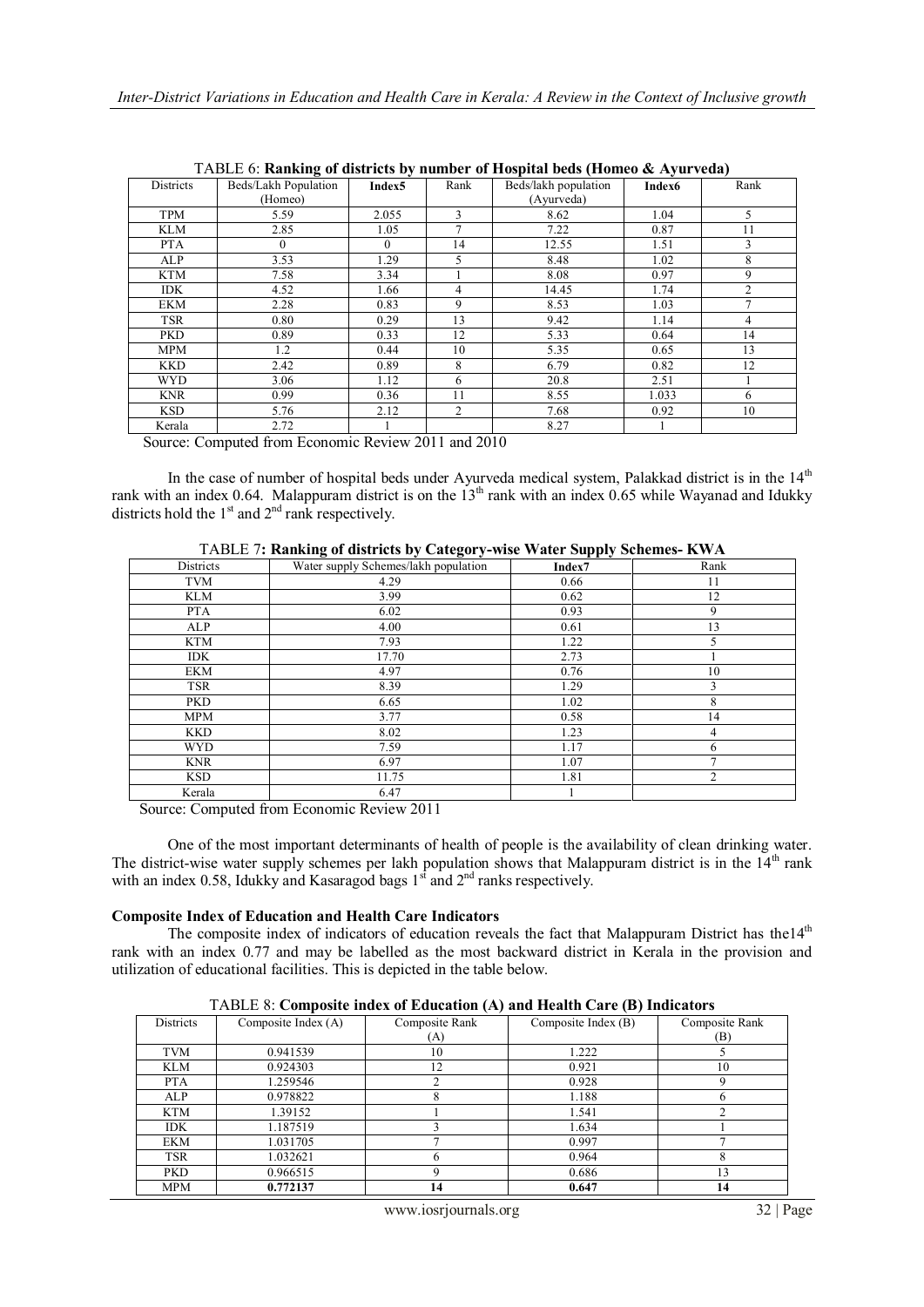| <b>KKD</b>       | 0.936743                        |               | 0.854 |       |
|------------------|---------------------------------|---------------|-------|-------|
| <b>WYD</b>       | .122099                         |               | 1.314 |       |
| <b>KNR</b>       | .037223                         |               | v.    |       |
| <b>KSD</b>       | 0.920151                        |               | 1.364 |       |
| Kerala           |                                 | $\sim$ $\sim$ |       | $- -$ |
| $\sim$<br>$\sim$ | $\cdot$ $\cdot$ $\cdot$ $\cdot$ |               |       |       |

Source: Compiled from secondary data

Composite index of health care sector also reveals that Malappuram district is highly backward. Malappuram ranks 14<sup>th</sup> position in the provision of health care facilities. The composite index of health care of Malappuram district is only 0.647 against 1.634 for Idukky and 1.541 for Kottayam.

#### **Composite Index of Social Development**

 The composite index of social development (education and health) of each district is worked out through simple indices method.

| <b>Districts</b> | A        | B     | <b>Composite Social Development</b><br>Index $(A&B)$ | Rank |
|------------------|----------|-------|------------------------------------------------------|------|
| <b>TVM</b>       | 0.941539 | 1.222 | 1.081                                                | 7    |
| <b>KLM</b>       | 0.924303 | 0.921 | 0.922                                                | 10   |
| <b>PTA</b>       | 1.259546 | 0.928 | 1.093                                                | 5    |
| ALP              | 0.978822 | 1.188 | 1.083                                                | 6    |
| <b>KTM</b>       | 1.39152  | 1.541 | 1.466                                                |      |
| <b>IDK</b>       | 1.187519 | 1.634 | 1.410                                                | 2    |
| <b>EKM</b>       | 1.031705 | 0.997 | 1.014                                                | 8    |
| <b>TSR</b>       | 1.032621 | 0.964 | 0.998                                                | 9    |
| <b>PKD</b>       | 0.966515 | 0.686 | 0.826                                                | 13   |
| <b>MPM</b>       | 0.772137 | 0.647 | 0.709                                                | 14   |
| <b>KKD</b>       | 0.936743 | 0.854 | 0.895                                                | 11   |
| <b>WYD</b>       | 1.122099 | 1.314 | 1.218                                                | 3    |
| <b>KNR</b>       | 1.037223 | 0.75  | 0.893                                                | 12   |
| <b>KSD</b>       | 0.920151 | 1.364 | 1.142                                                | 4    |
| Kerala           |          |       |                                                      |      |

Source: Compiled from Secondary Data. ( A=Education, B=Health Care)

Considering the composite index of social development (education and health care), Malappuram district is the most backward district in the State. The differences in the values of composite indices of the districts show that there is an existence of inter-district variations in the social development.

 Out of the 11 indicators listed, 4 last ranks are recorded by Malappuram District. It is noted that Malappuram district has got no places in the list of first and second ranks. These illustrations consistently establish the fact that Malappuram is the least socially developed district in Kerala.

| TADLETV. Statistical estimation of Coefficient of Variation |                  |                           |                          |  |  |
|-------------------------------------------------------------|------------------|---------------------------|--------------------------|--|--|
| Sectors                                                     | Mean             | <b>Standard Deviation</b> | Coefficient of Variation |  |  |
|                                                             | .0431            | 0.1632                    | 15.64                    |  |  |
|                                                             | 0721             | 0.3110                    | 29.01                    |  |  |
| $\Lambda - \Gamma$ duestion                                 | $D -$ Hoolth $C$ |                           |                          |  |  |

# TABLE10: **Statistical Estimation of Coefficient of Variation**

A= Education, B= Health Care

The coefficient of Variation is more in the Health Care sector. Therefore it is clear that there is high degree of variations in Health care sector than that of Education sector.

| Trubel TT. The Pearson Correlation coemercin |               |            |      |       |
|----------------------------------------------|---------------|------------|------|-------|
| Sector                                       | Education (A) | Health (B) | A &B | PCI   |
| Education $(A)$                              |               | 0.568      | ---  | 0.397 |
| Health(B)                                    | 565، ر        |            | ---  | 0.145 |
| A &B                                         | $- - -$       | ---        |      | 0.257 |
| nCT<br>FUI                                   | ).397         | 0.145      |      |       |

### TABLE 11: **The Pearson Correlation coefficient**

The correlation coefficients between education and health, education and per capita income, health and per capita income, both education-health and per capita income are positive. Malappuram district has score the last rank in per capita income, education and health care.